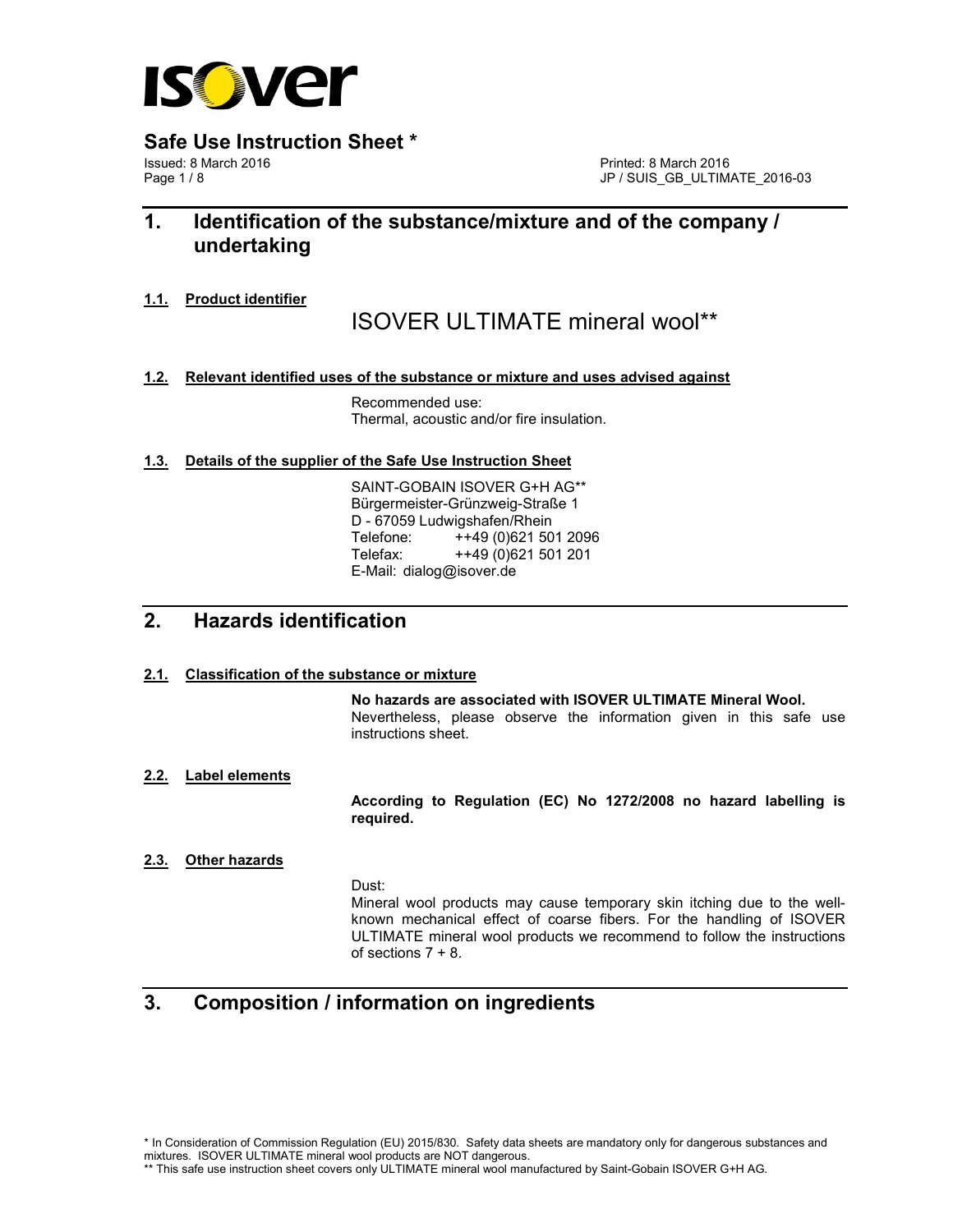## **Chemical identity**

| <b>Substance</b>                                                                                                                                                                                                                      | C.A.S. Number<br>(EC-Number) | <b>REACH</b><br>Reg.Nr.:  | <b>Amount weight</b><br>(%) | <b>Classification and</b><br>labelling<br>(Regulation<br>(EG)<br>1272/2008) |
|---------------------------------------------------------------------------------------------------------------------------------------------------------------------------------------------------------------------------------------|------------------------------|---------------------------|-----------------------------|-----------------------------------------------------------------------------|
| Man-made vitreous (silicate) fibers<br>with random orientation with alkaline<br>oxides<br>alkali<br>earth<br>and<br>(Na2O+K2O+CaO+MqO+BaO)<br>content greater than 18% by weight<br>and fulfilling one of the Nota Q<br>conditions. * | $(926-099-9)$                | 01-2119472313-44-<br>0035 | $90 - 100 %$                | Not classified                                                              |
| Terpolymer binder                                                                                                                                                                                                                     |                              |                           | $0 - 5\%$                   | Not classified                                                              |
| Thermosetting polymer on basis of<br>saccarides                                                                                                                                                                                       |                              |                           | $0 - 5 \%$                  | Not classified                                                              |
| Mineraloil                                                                                                                                                                                                                            |                              |                           | $0 - 0.5 \%$                | Not classified                                                              |

\* ISOVER ULTIMATE mineral wool products are also exonerated from German laws Chemikalienverbotsverordnung (Annex I, chapter 23) and Gefahrstoffverordnung (Annex II, Nr.5).

Dependent on application ISOVER ULTIMATE mineral wool products may contain small quantities of water-repellent additives, coupling agent, adhesive and / or facing.

## **4. First aid measures**

## **4.1. Description of first aid measures**

| In case of inhalation:   | Remove from exposure and provide for fresh air. Rinse throat and blow<br>nose to clear dust.      |
|--------------------------|---------------------------------------------------------------------------------------------------|
| In case of skin contact: | Wash skin gently with cold water and soap.                                                        |
| In case of eye contact:  | Do not rub eyes, rinse gently and abundantly with water, if necessary, call<br>on medical advice. |
| In case of ingestion:    | Drink plenty of water.                                                                            |

If first aid measures don't produce relief or discomfort continues, call on medical advice.

#### **4.2. Most important symptoms and effects, both acute and delayed**

 Mineral wool products may cause temporary itching on skin, eyes or mouth due to the well- known mechanical effect of coarse fibers.

#### **4.3. Indication of any immediate medical attention and special treatment needed**

 None required. If first aid measures don't produce relief or discomfort continues, call on medical advice.

# **5. Firefighting measures**

## **5.1. Extinguishing media**

Suitable extinguishing media:  $W$ ater, foam, carbon dioxide ( $CO<sub>2</sub>$ ) and dry powder Unsuitable extinguishing media: None.

#### **5.2. Special hazards arising from the substance or mixture**

None.

#### **5.3. Advice for firefighters**

The unfaced products are non-combustible, some facings may however be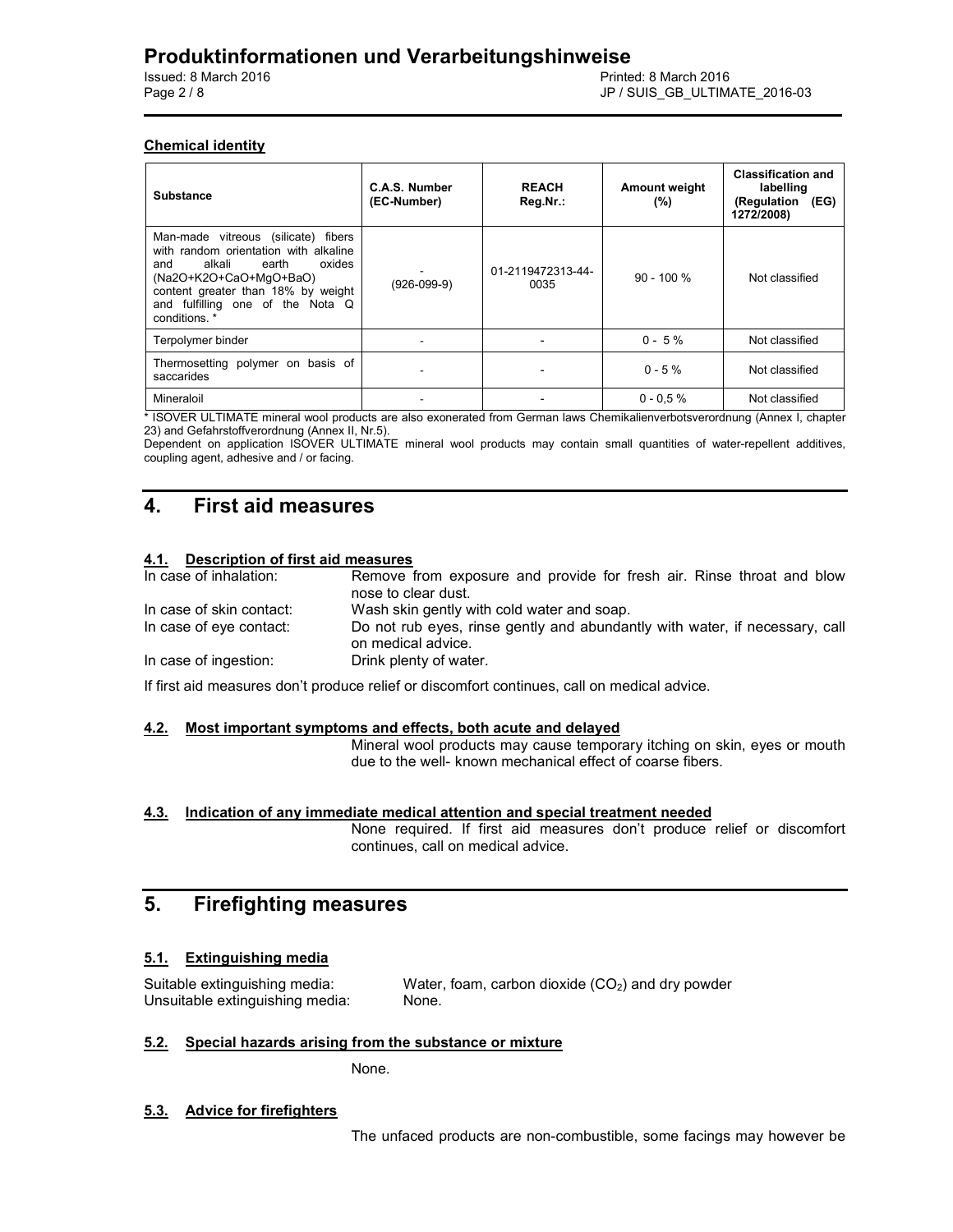combustible. The packaging materials are combustible. In large fires adapt the respiratory protection / breathing apparatus to the surroundings.

## **6. Accidental release measures**

#### **6.1. Personal precautions, protective equipment and emergency procedures**

 In case of high concentrations of dust, use the personal protective equipment as mentioned in section 8.

## **6.2. Environmental precautions**

None.

#### **6.3. Methods and material for containment and cleaning up**

 Put bigger pieces in suitable plastic bags by hand. For small quantities and dust use a suitable vacuum cleaner or sweep up after water spray.

## **6.4. Reference to other sections**

| Personal precautions: | Section 8.  |
|-----------------------|-------------|
| Disposal:             | Section 13. |

# **7. Handling and storage**

## **7.1. Precautions for safe handling**

 Avoid unnecessary handling of unwrapped product. Use preferably a knife for cutting. If a power tool is used, it must be equipped with efficient air suction. Ensure adequate ventilation of workplace. See also section 8. Do not eat or drink in work areas. In case of sensible skin use protective cream after cleaning.

#### **7.2. Conditions for safe storage, including any incompatibilities**

| Storage conditions:     | Store in original packaging; keep dry and protected against mechanical                   |
|-------------------------|------------------------------------------------------------------------------------------|
|                         | damage. FIFO method is recommended.                                                      |
| Incompatible materials: | None                                                                                     |
| Packaging:              | Products are packed in polyethylene film and / or cardboard on wooden or<br>EPS pallets. |

## **7.3. Specific end use**

Not relevant.

## **8. Exposure controls / personal protection**

## **8.1. Control parameters**

 No specific limit values given in the EU. Please respect your national laws and regulations. Germany: Common occupational exposure limit for dust (TRGS 900):  $1,25$  mg/m<sup>3</sup>, alveolar 10 mg/m<sup>3</sup>, respirable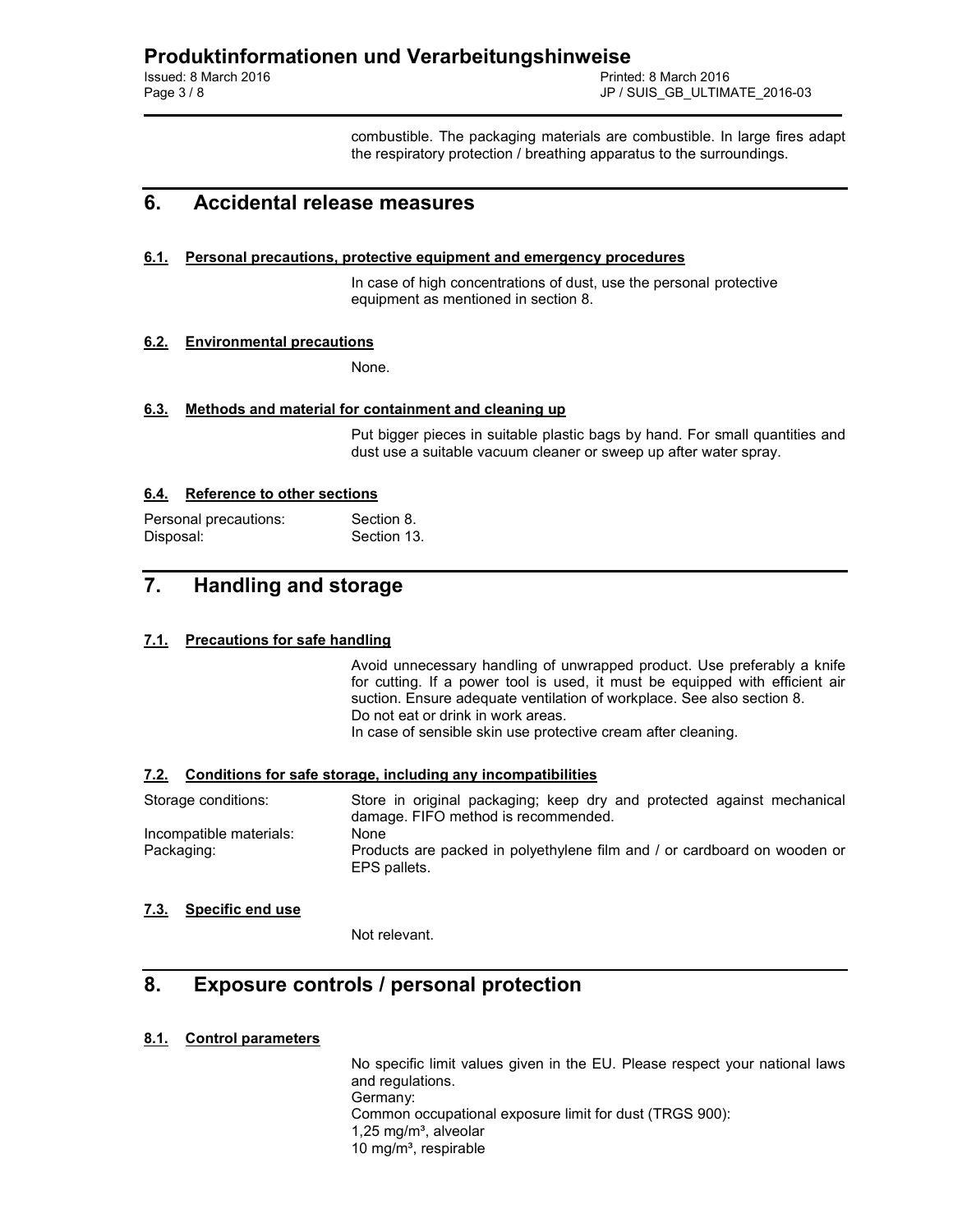## **8.2. Exposure controls**

| Eye protection:         | Wear goggles when working overhead. Eye protection to EN 166 is<br>recommended.                                                                                                                                                                                                                                                                                                                                                                                                                                                   |
|-------------------------|-----------------------------------------------------------------------------------------------------------------------------------------------------------------------------------------------------------------------------------------------------------------------------------------------------------------------------------------------------------------------------------------------------------------------------------------------------------------------------------------------------------------------------------|
| Skin protection:        | Cover exposed skin. When working in unventilated area wear disposable<br>face mask. Use gloves (acc. EN 388) to avoid itching.                                                                                                                                                                                                                                                                                                                                                                                                    |
| Respiratory protection: | When working in unventilated area or during operations which can generate<br>emission of any dust, wear a disposable face mask (FFP1 acc. EN 149).<br>When insulation wool is heated above 150 $\degree$ C for the first time(s), the thermal<br>decomposition of the organic binder starts. Local ventilation should be<br>provided, if needed wear breathing apparatus. Depending on the service<br>temperature and the installation situation the release of the thermal<br>decomposition gases ends within a few hours /days. |

## **8.3. Additional informations**

The following informations are printed on the packaging of the ISOVER ULTIMATE mineral wool products:

"Durch Mineralfasern können vorübergehende, kurzzeitige Einwirkungen auf die Haut verursacht werden." / "The mechanical effect of fibres in contact with skin may cause temporary itching"



Wenn möglich, Arbeitsbereich lüften. / Ventilate working area if possible.



Unbedeckte Hautpartien schützen. In unbelüfteten Räumen Einwegmaske<br>tragen. / Cover tragen.  $/$ exposed skin. When working in unventilated area wear disposable face mask.



Bei Überkopfarbeiten Schutzbrille tragen. / Wear goggles when working overhead.



Abfälle nach den örtlichen Bestimmungen entsorgen. / Waste should be disposed of according to local regulations.



Arbeitsbereich mit Staubsauger reinigen. / Clean area using vacuum equipment.



Hände vor dem Waschen mit kaltem Wasser abspülen. / Rinse in cold water before washing.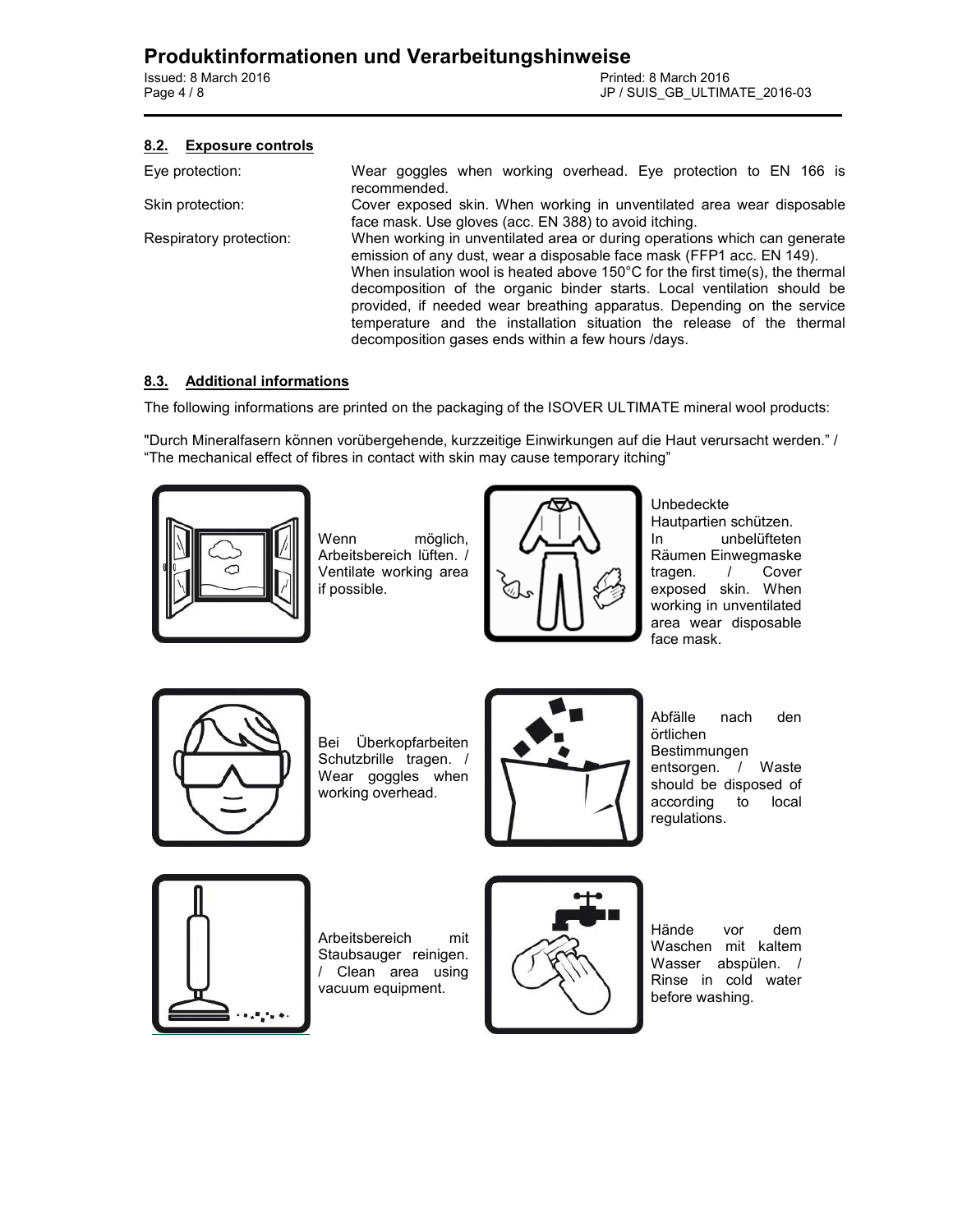# **9. Physical and chemical properties**

## **9.1. Allgemeine Angaben**

| Apperance:                 | Elastic body in different shapes, preferably as batts, slabs, rolls, pipe<br>sections or loose wool.                                                                                                     |
|----------------------------|----------------------------------------------------------------------------------------------------------------------------------------------------------------------------------------------------------|
| Physical state:            | Solid                                                                                                                                                                                                    |
| Colour:                    | Yellow brown                                                                                                                                                                                             |
| Odour:                     | Odourless                                                                                                                                                                                                |
| Odour threshold:           | Not applicable                                                                                                                                                                                           |
| pH:                        | Not applicable                                                                                                                                                                                           |
| Melting point:             | >1000 °C                                                                                                                                                                                                 |
|                            | The melting point $>1000^{\circ}$ C is acc. DIN 4102-17. For long-lasting service at higher<br>temperatures please consider the maximum service temperature of each individual<br>product acc. EN 14303. |
| Initial boiling point:     | Not applicable                                                                                                                                                                                           |
| Flash point:               | Not applicable                                                                                                                                                                                           |
| Evaporation rate:          | Not applicable                                                                                                                                                                                           |
| Flammability:              | ISOVER ULTIMATE mineral wool is non-combustible acc. EN 13 501 and /<br>or DIN 4102-1, classes A1 and A2. Deviations are possible based on facings,<br>please see individual technical datasheet.        |
| Vapour pressure:           | Not applicable                                                                                                                                                                                           |
| Relative Density:          | $10 - 150$ kg/m <sup>3</sup>                                                                                                                                                                             |
| Solubility (water):        | Insoluble                                                                                                                                                                                                |
| Auto-ignition temperature: | Not applicable                                                                                                                                                                                           |
| Decomposition temperature: | With service temperatures >150 °C the thermal decomposition of the<br>organic binder starts. The mineral fiber itself is stable to higher temperatures<br>(see melting point).                           |
| Viscosity:                 | Not applicable                                                                                                                                                                                           |
| Explosive properties:      | Not applicable                                                                                                                                                                                           |
| Oxidising properties:      | Not applicable                                                                                                                                                                                           |

# **10. Stability and reactivity**

## **10.1. Reactivity**

None

## **10.2. Chemical stability**

 Stable under living conditions. With service temperatures >150 °C the thermal decomposition of the organic binder starts

## **10.3. Possibility of hazardous reactions**

None under recommended use.

## **10.4. Conditions to avoid:**

 By use below -183°C liquid oxygen may occur inside the ULTIMATE mineral wool. Service temperatures > 150°C For both applications use specific designed products. Consider the regulations and standards for cryogenic and high temperature use.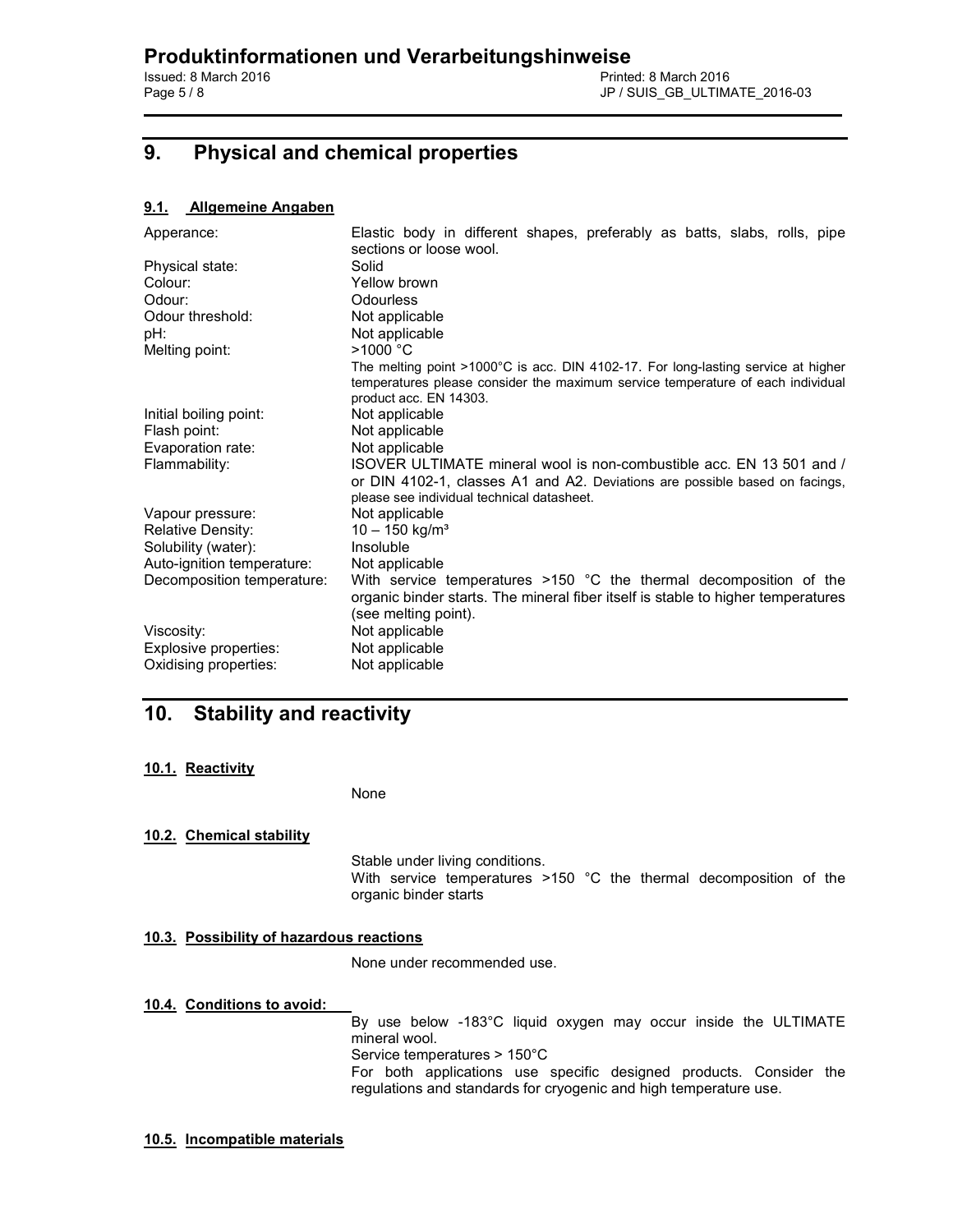# **Produktinformationen und Verarbeitungshinweise**

Printed: 8 March 2016 Page 6 / 8 JP / SUIS\_GB\_ULTIMATE\_2016-03

None

## **10.6. Hazardous decomposition products**

None up to service temperatures < 150 °C. Above 150°C the decomposition products are those that would be expected from pyrolysis or burning of any organic material (amongst others  $CO<sub>2</sub>$ , water, ..).

# **11. Toxicological information**

## **11.1. Information on toxicological effects**

| Acute toxicity:<br>Skin corrosion/irritation;<br>serious eye damage/irritation; | None                                                                                                                                                                                                                                              |
|---------------------------------------------------------------------------------|---------------------------------------------------------------------------------------------------------------------------------------------------------------------------------------------------------------------------------------------------|
| respiratory or skin sensitization:                                              |                                                                                                                                                                                                                                                   |
|                                                                                 | None.                                                                                                                                                                                                                                             |
|                                                                                 | Mechanical effects on skin, eyes and upper respiratory system (mucous<br>membranes) like itching may occur due to coarse fibres; such symptoms are<br>reversible and temporary.                                                                   |
| Germ cell mutagenicity;:                                                        | None                                                                                                                                                                                                                                              |
| Carcinogenicity:<br>laws                                                        | None. ISOVER ULTIMATE mineral wool is exonerated according to German<br>Chemikalien-Verbots-Verordnung (Anhang I, Abschnitt 23) and Gefahrstoff-<br>Verordnung (Anhang II, Nr.5) and european Regulation (EC) No 1272/2008<br>(Annex VI, Nota Q). |
|                                                                                 | The compliance with the exoneration criteria is checked reqular by<br>Gütegemeinschaft Mineralwolle (RAL Mineralwolle) and by EUCEB<br>(European Certification Board for Mineral Wool Products) (see section 16.).                                |
| Reproductive toxicity;:                                                         | None                                                                                                                                                                                                                                              |
| STOT-single exposure:                                                           | None                                                                                                                                                                                                                                              |
| STOT-repeated exposure:                                                         | None                                                                                                                                                                                                                                              |
| Aspiration hazard:                                                              | None                                                                                                                                                                                                                                              |

# **12. Ecological information**

**12.1. Toxicity:** 

None

**12.2. Persistence and degradability** 

Inert

**12.3. Bioaccumulative potencial** 

None

- **12.4. Mobility in soil**  None
- **12.5. Results of PBT- and vPvB-assessment**  No assessment required.
- **12.6. Other adverse effects**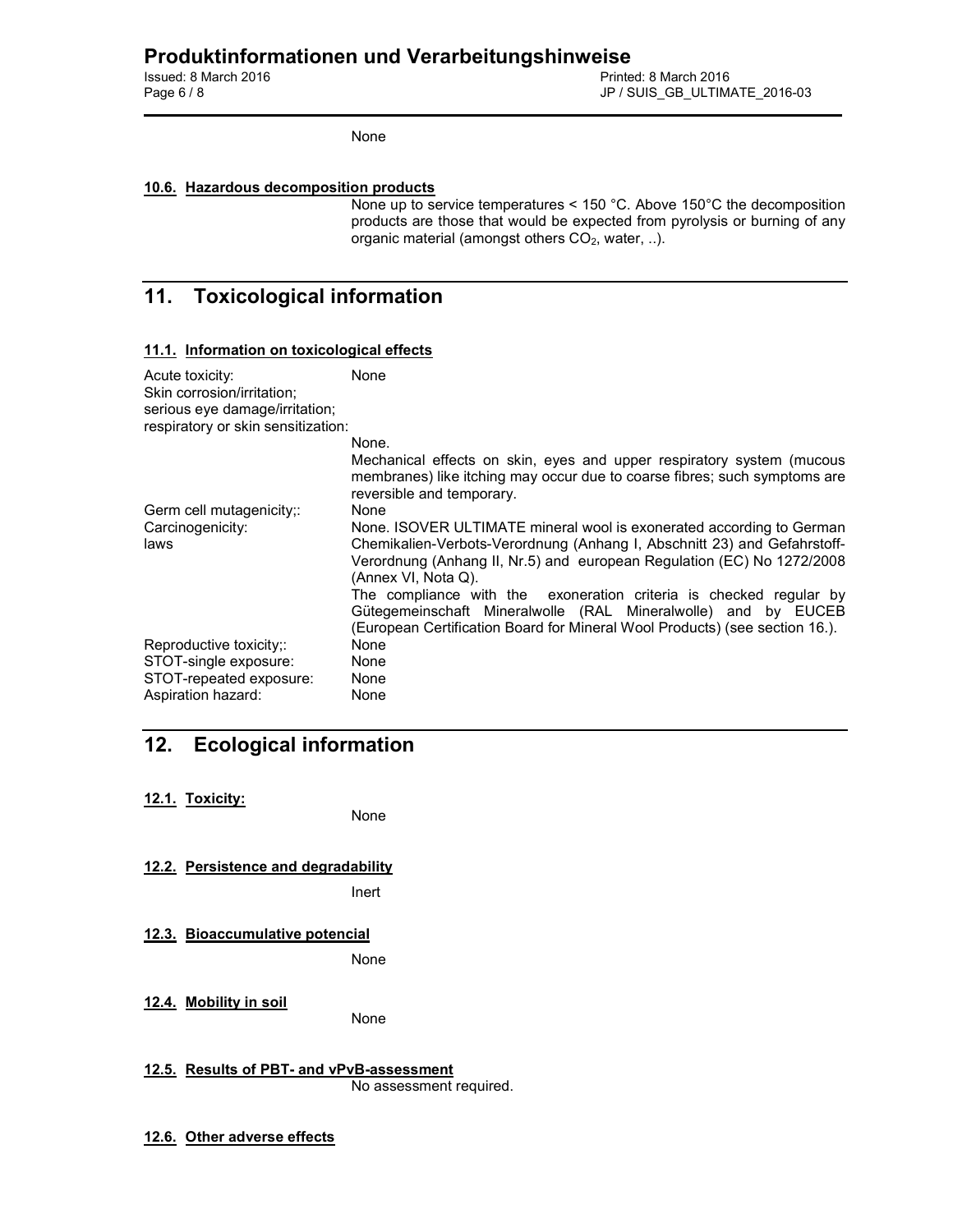Printed: 8 March 2016 Page 7 / 8 JP / SUIS\_GB\_ULTIMATE\_2016-03

None

# **13. Disposal considerations**

## **13.1. Waste treatment methods**

ULTIMATE mineral wool: Remove and dispose in accordance with local regulations and procedures. Code from the list of waste: 17 06 04, "insulation materials other than those mentioned in 17 06 01 and 17 06 03" (Commission decision 2014/955/EU) Packaging: Germany: For professionals the disposal is done by "INTERSEROH Dienstleistungs GmbH". For households the disposal is done by "Der Grüne Punkt - Duales System Deutschland GmbH".

## **14. Transport information**

**14.1. UN-Nummer** 

None

**14.2. UN proper shipping name** 

None

## **14.3. Transport hazard classes**

None

**14.4. Packing group** 

None

**14.5. Environmental hazards**  None

**14.6. Special precautions for user**  None

**14.7. Transport in bulk according to Annex II of Marpol and the IBC Code** Not applicable

# **15. Regulatory information**

## **15.1. Safety, health and environmental regulations/legislation specific for the substance or mixture**

ISOVER ULTIMATE mineral wool products are articles (REACH, Regulation (EC) No 1907/2006). All components are not classified nor have to be labelled (CLP, regulation (EC) No 1272/2008). So there is no legal enforcement for a material safety data sheet. Although ISOVER uses this format to provide standardized informations.

German water hazard class (Wassergefährdungsklasse):

 Not water-endangering (nicht wassergefährdend) (acc. annex 1, No 1.2a VwVwS issued 27.07.2005).